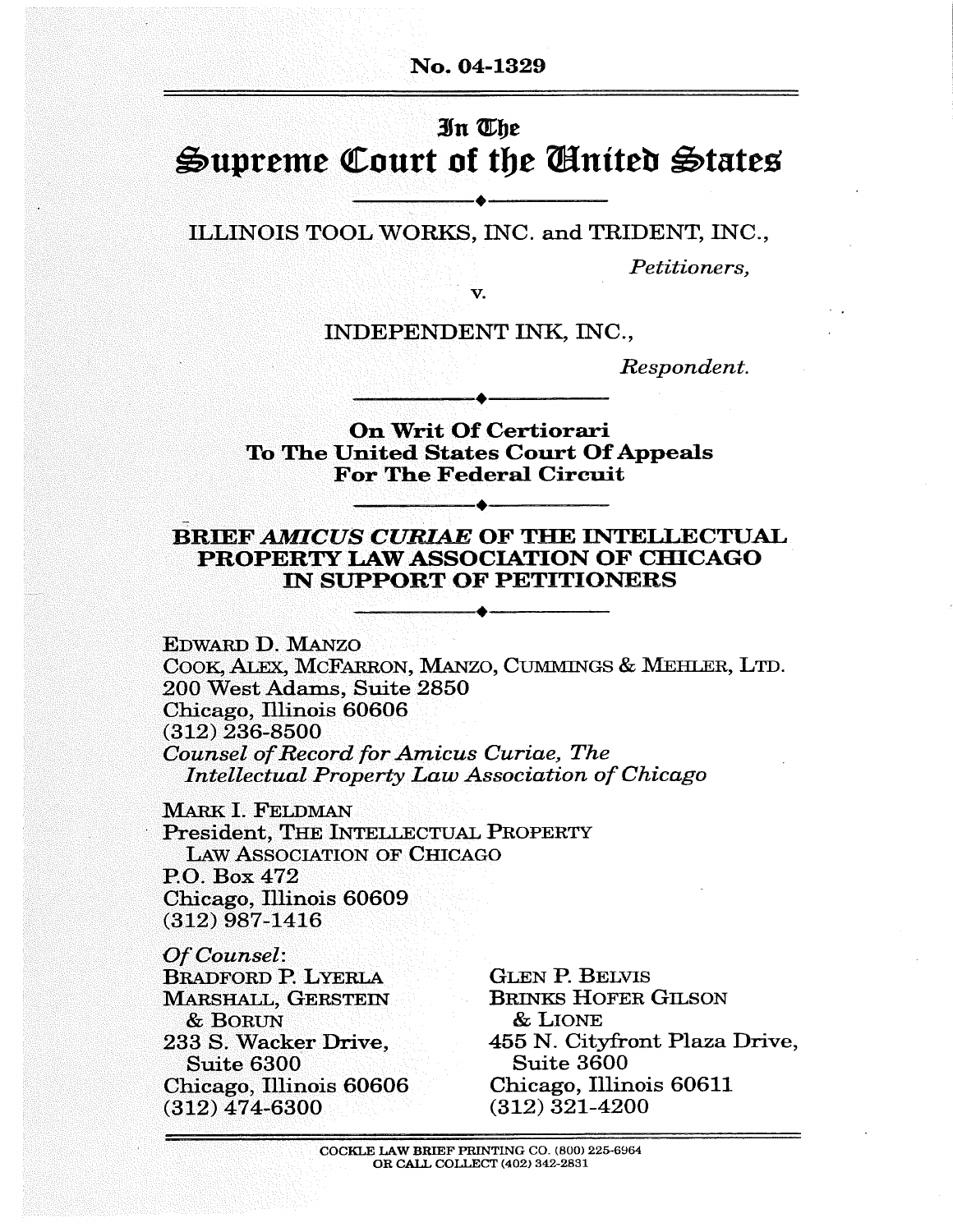# TABLE OF CONTENTS

| ı<br>г.<br>r<br>٠ |
|-------------------|
|-------------------|

|                |                                                                                                    | $\mathbf 1$    |
|----------------|----------------------------------------------------------------------------------------------------|----------------|
|                |                                                                                                    | $\overline{2}$ |
|                |                                                                                                    | 3              |
|                |                                                                                                    | 3              |
| L.             | THE PER SE RULE DOES NOT AUTO-                                                                     | 3              |
| $\mathbf{H}$ . | THE ISSUANCE OF A PATENT SHOULD<br>NOT RAISE A PRESUMPTION OF MARKET<br>POWER IN THE TYING PRODUCT | 8              |
|                | A. The Patent May Be Directed to a Narrow                                                          | 9              |
|                | B. The Technology May Have Cross-Licensed<br>Patents, Diminishing the Importance of                | 9              |
|                | C. The Patent May Be Superannuated                                                                 | 10             |
| TTT.           | RAISING A PRESUMPTION WHEN A TYING<br>PRODUCT IS PATENTED DISCOURAGES                              | 11             |
| $\mathbf{IV}$  | THE BENEFITS OF THE PRESUMPTION<br>DO NOT OUTWEIGH ITS HARM                                        | 12             |
|                |                                                                                                    |                |
|                |                                                                                                    |                |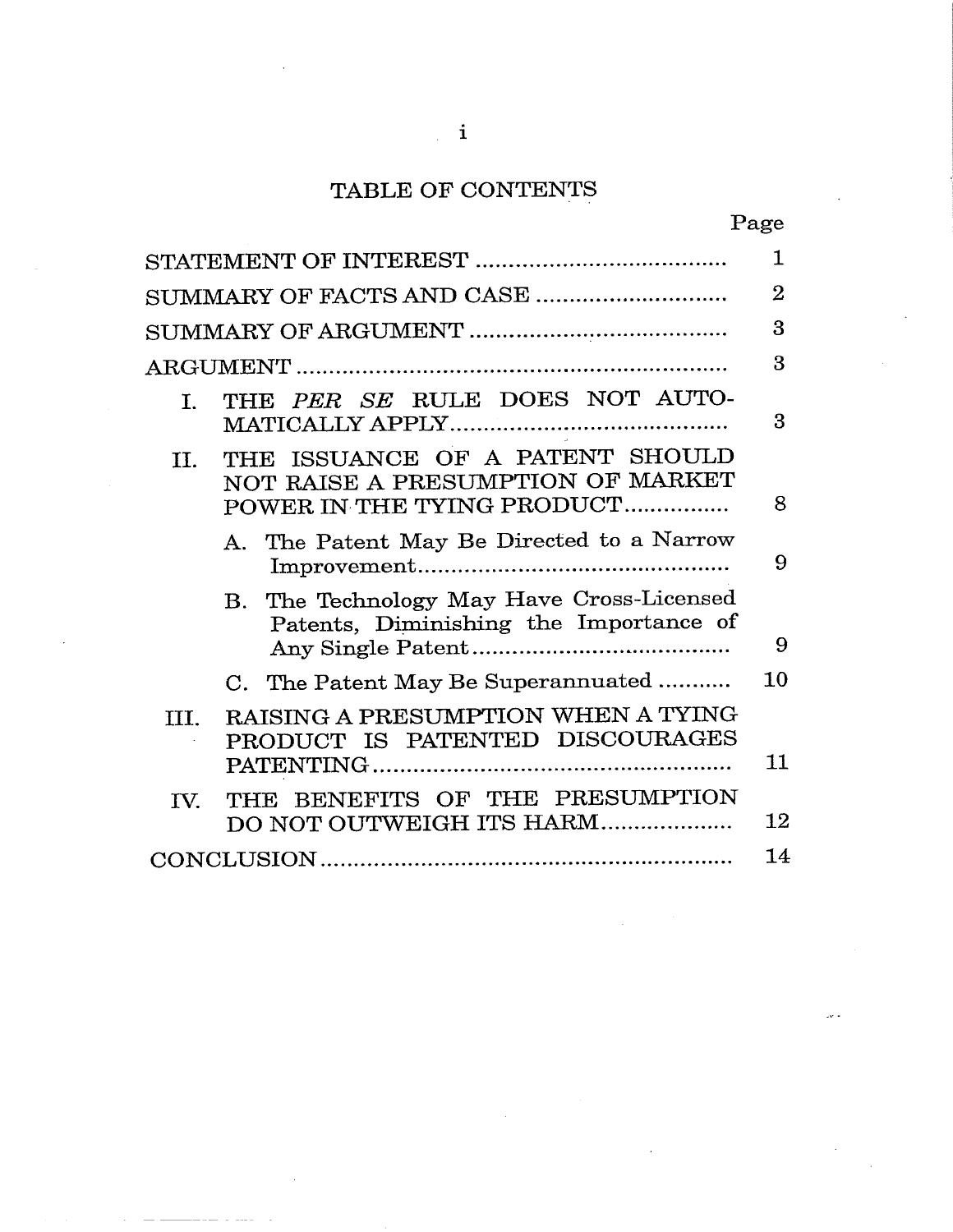# TABLE OF AUTHORITIES

# Page

# **CASES**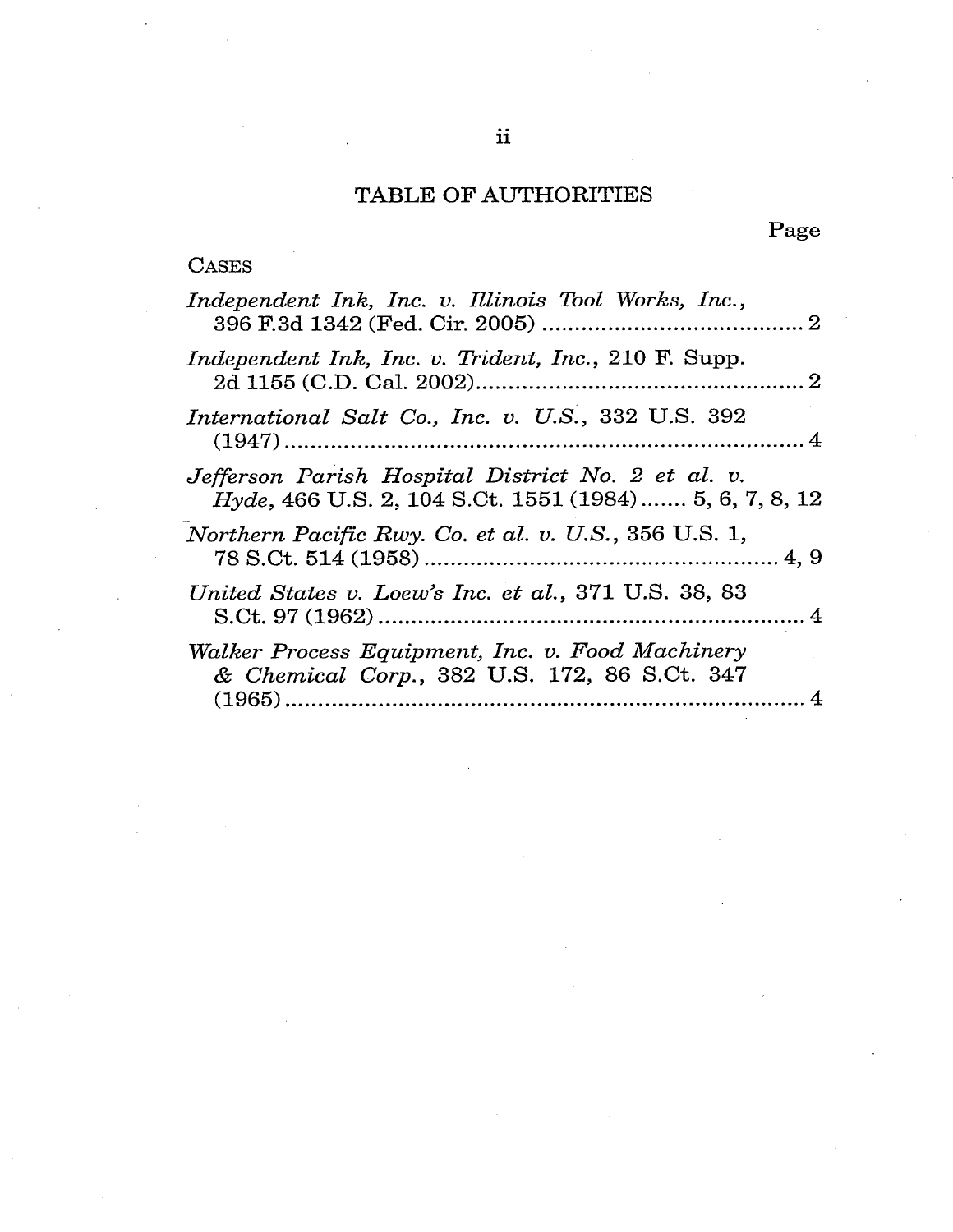#### STATEMENT OF INTEREST

The Intellectual Property Law Association of Chicago ("IPLAC") submits this brief as *amicus curiae* in support of Illinois Tool Works, Inc. ("ITW").<sup>1</sup> IPLAC has the permission of the parties to submit this brief.

Founded in 1884, IPLAC is the oldest intellectual property law association in the nation. Its nearly 1,000 members include law firm attorneys, sole practitioners, corporate attorneys, law school professors, and law students. IPLAC is centered in Chicago, a principal forum for patent litigation in this country. IPLAC itself has no interest in any party to this litigation or stake in the outcome of this case.<sup>2</sup>

TFT,A is a not-for-profit organization dedicated to aintaining a high standard of professional ethics in the practice of patent, trademark, copyright, trade secret, and associated fields of law. A principal aim is to aid in the development and administration of these laws and the manner by which they are applied by the courts and by the United States Patent and Trademark Office. IPLAC is further dedicated to providing a medium for the exchange of views on intellectual property law between those practicing in the field and to educating the public at large.

<sup>&</sup>lt;sup>1</sup> Pursuant to Rule 37.6, IPLAC states that: (1) no counsel to a party authored this brief, in whole or in part; and (2) no person or entity other than IPLAC and its counsel made a monetary contribution to the preparation or submission of the brief.

<sup>&</sup>lt;sup>2</sup> IPLAC notes that petitioner ITW is headquartered in the Chicago area and that at least its General Patent Counsel is a member of IPLAC. However, no employee of ITW sits on the board of managers of IPLAC nor chairs any of the committees involved in writing or reviewing this brief.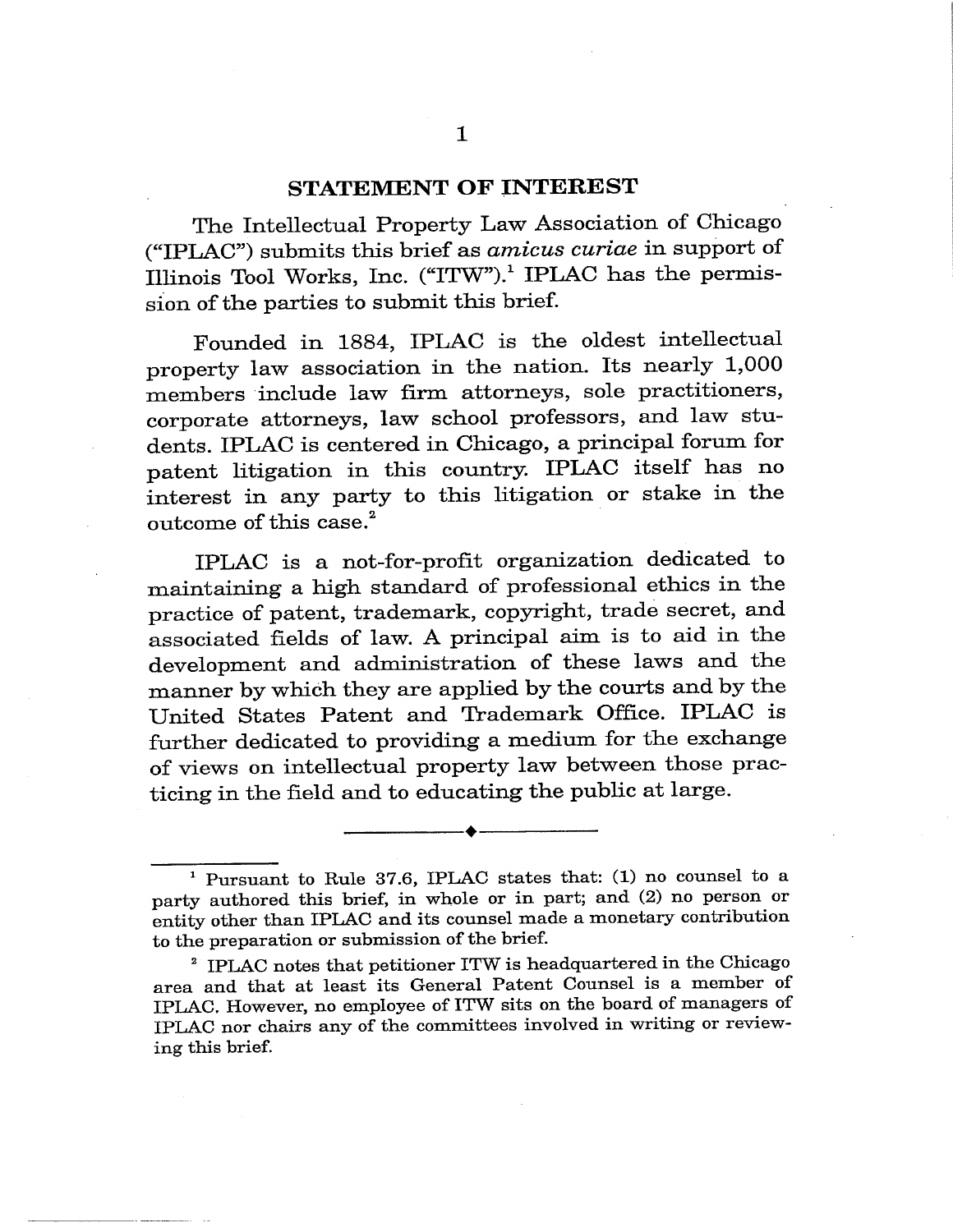#### SUMMARY OF FACTS AND CASE

ITW sells a print head for the application of bar codes to packages and cartons on an assembly line. One or more ITW patents apply to the print head. ITW's license to use the patented print head technology requires the licensee to buy ink from ITW only.

Independent Ink sells ink and charged that ITW s license agreement violates Sections 1 and 2 of the Sherman Act. Finding that Independent submitted no affirmative evidence defining a relevant market nor proving Trident's (ITW's) market power in it, the district court granted summary judgment in favor of ITW and Trident on both claims, stating that for tying to violate the antitrust laws, the plaintiff must affirmatively prove market power. Independent Ink, Inc. v. Trident, Inc., 210 F. Supp. 2d 1155, 1162, 1173-77 (C.D. Cal. 2002).

The Federal Circuit reversed and remanded the case as to the Section 1 claim, declaring that precedents of this Court in tying cases confer on Independent a presumption of market power that arises from patents owned or controlled by Trident or ITW over the tying product. Independent Ink, Inc. v. Illinois Tool Works, Inc., 396 F.3d 1342, 13 4 (Fed. Cir. 2005). It affirmed the district court's summary judgment as to the Section 2 claim. The court of appeals also ruled:

The presumption can only be rebutted by expert testimony or other credible economic evidence of the cross-elasticity of demand, the area of effective competition, or other evidence of lack of market power.

Id. at 1352.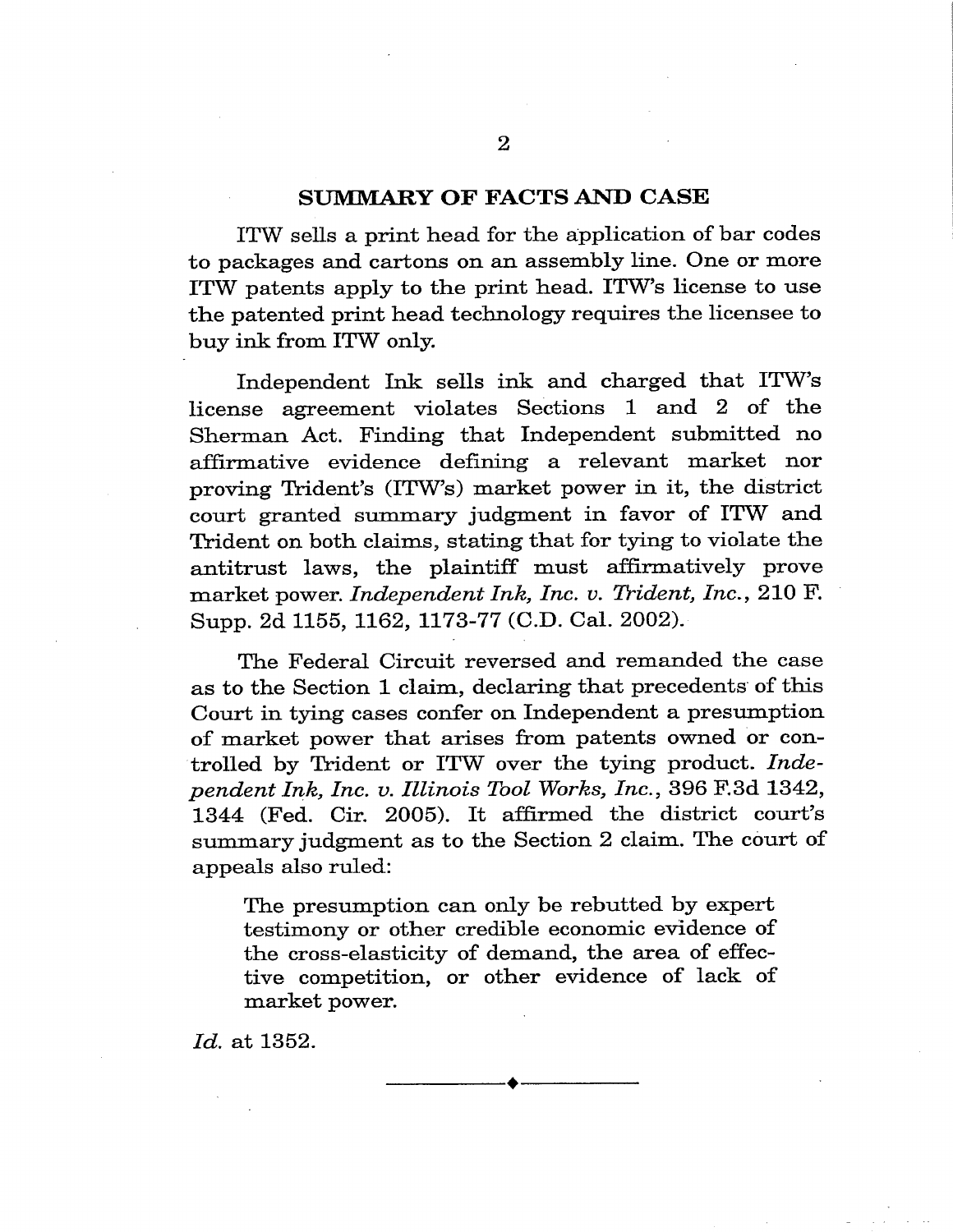### SUMMARY OF ARGUMENT

Modern jurisprudence of this Court calls for a detailed economic analysis of the markets for the tying product and the tied product. The presumption wrongly eliminates the need for such analysis and is not consistent with current jurisprudence.

Further, while this Court has sometimes mentioned patents as conferring market power, in other cases it has denied the proposition. It is easy to demonstrate that simply having a patent on some aspect of the tying product or service does not establish market power. The presumption makes little sense.

Finally, raising a presumption that a tie-in is illegal merely because a patent somehow covers the tying product or service is a disincentive to innovation and/or patenting and unfairly penalizes inventors. The potential benefits of the presumption are speculative and do not outweigh this disincentive.

An antitrust complainant raising a tying arrangement should be required to show the requisite economic factors without the benefit of a presumption, and the judgment of the court of appeals to the contrary (believing itself required to apply the presumption) should be reversed.

#### **ARGUMENT**

# I. THE PER SE RULE DOES NOT AUTOMATI-CALLY APPLY

In 1958, this Court instructed that certain agreements or practices were unlawful per se, stating that: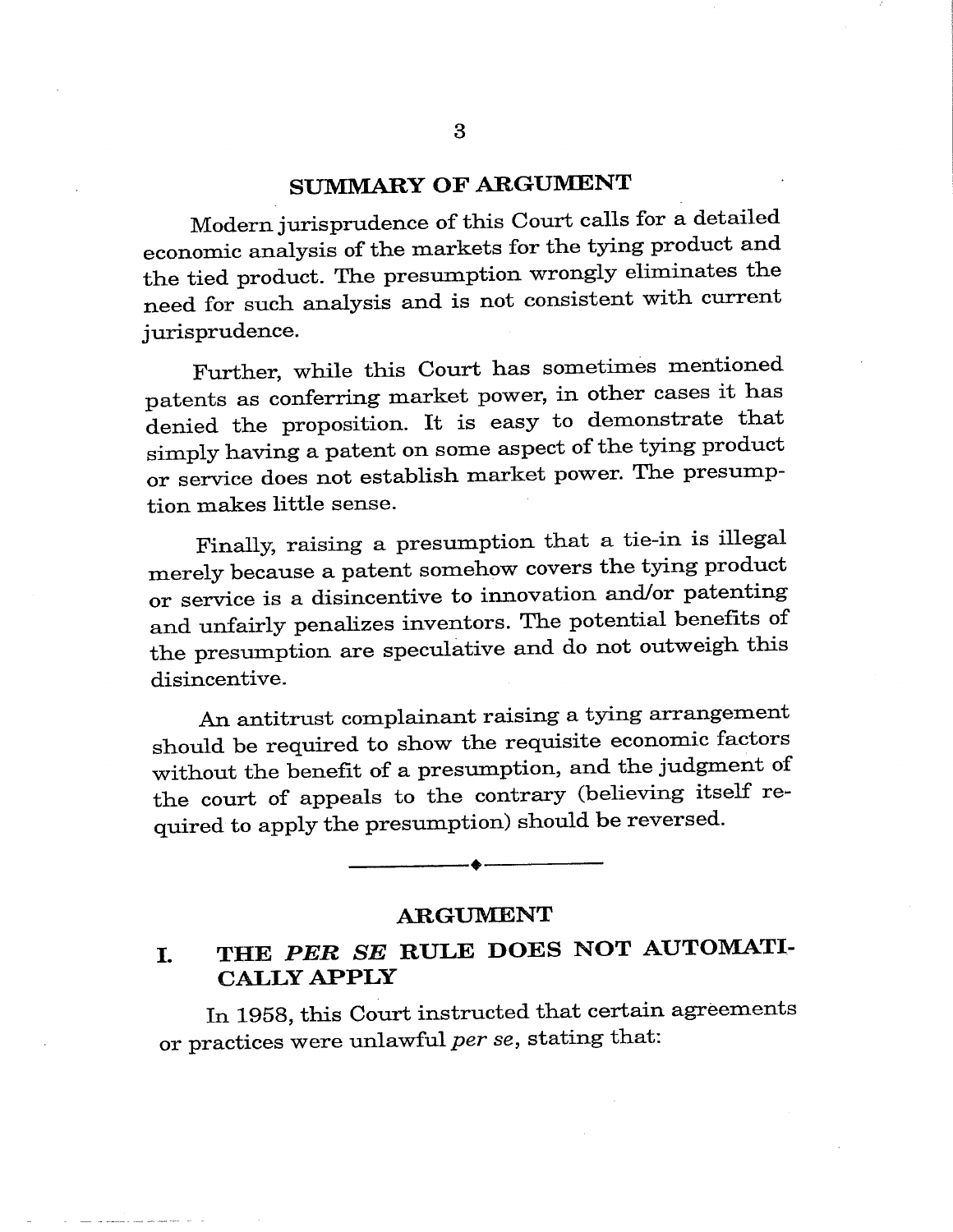. . . their pernicious effect on competition and lack of any redeeming virtue are conclusively presumed to be unreasonable and therefore illegal without elaborate inquiry as to the precise harm they have caused or the business excuse for their use.

# Northern Pacific Rwy. Co. et al. v. U.S., 356 U.S. 1, 5, 78 S.Ct. 514, 518 (1958).

The railway had argued that the tying product (real estate) was not patented, wherefore the rule of *Interna*tional Salt Co., Inc. v. U.S., 332 U.S. 392 (1947), which involved patents, was inapplicable. Rejecting this contention, this Court stated that it had placed no reliance on whether a patent was involved. "Nor have subsequent cases confined the rule of per se unreasonableness laid down in International Salt to situations involving patents."  $Id.$ , 356 U.S. at 9, 78 S.Ct. at 520. The test, rather, is whether there is "sufficient economic power to impose an appreciable restraint on free competition in the tied product." Id., 356 U.S. at 11, 78 S.Ct. at 521.

Four years later, this Court declared that requisite economic power is presumed when the tying product is patented or copyrighted, citing a hostility to the use of the patent "monopoly" to extend the patentee's economic control to unpatented products. United States v. Loew's Inc. et al., 371 U.S. 38, 45-46, 83 S.Ct. 97, 102 (1962).

In a case involving patents three years later, however, this Court was "reluctant to extend [the area of per se illegality] on the bare pleadings and absent examination of market effect and economic consequences." Walker Process Equipment, Inc. v. Food Machinery & Chemical Corp., 382 U.S. 172, 178, 86 S.Ct. 347, 351 (1965).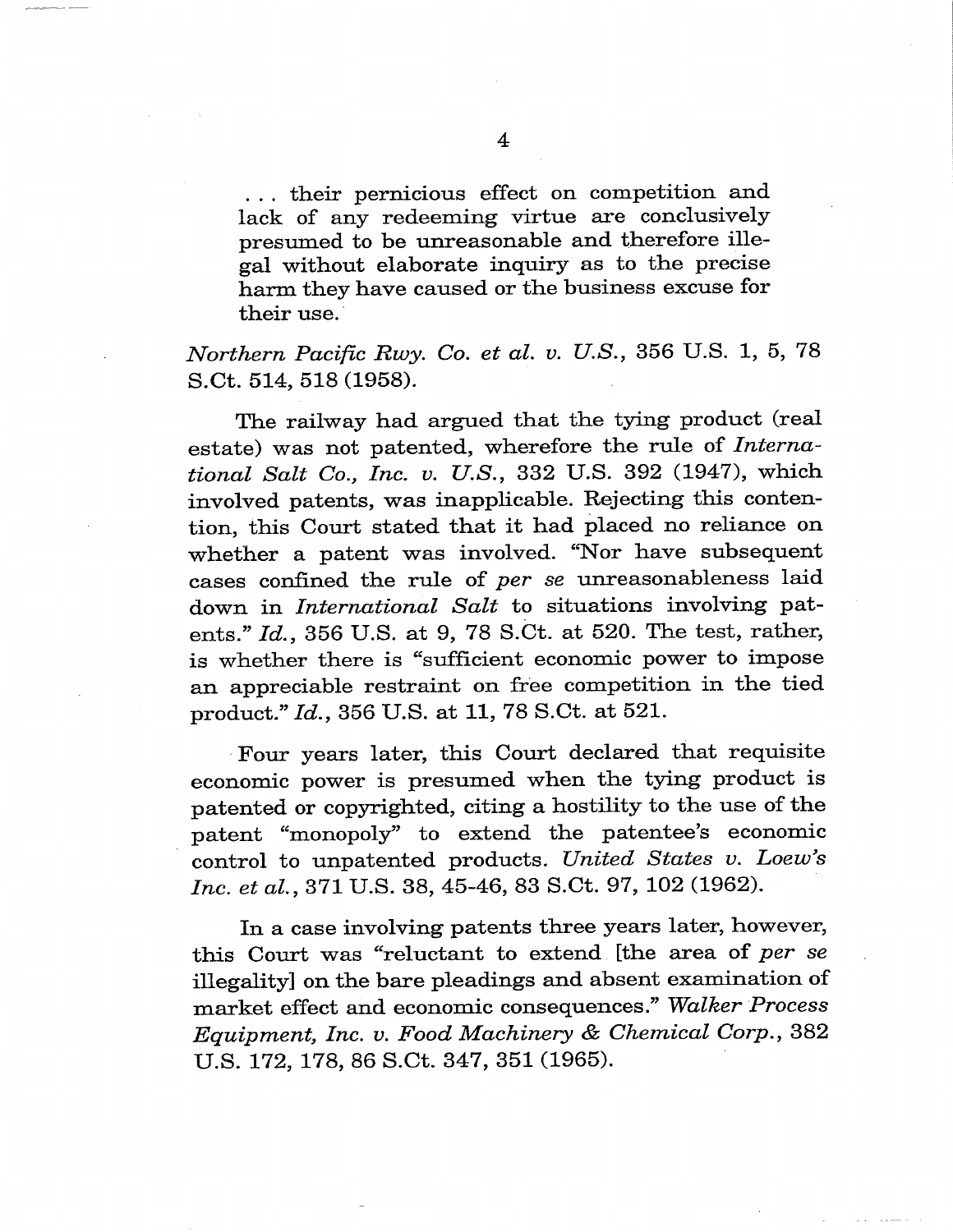This Court presented a more refined analysis of the factors needed to establish unlawful tying in Jefferson Parish Hospital District No. 2 et al. v. Hyde, 466 U.S. 2, 104 S.Ct. 1551 (1984). The hospital had restricted its anesthesiology hiring to one outside source and refused to grant privileges to other anesthesiologists. Dr. Hyde challenged this as an unlawful tie-in, with hospital surgical services as the tying "product" and the anesthesiology services as the tied "product." The district court found that the impact on commerce resulting from the contract was minimal, but the court of appeals found that the contract was a tie-in involving a not insubstantial amount of interstate commerce and declared the arrangement illegal per se. 466 U.S. at 7-8, 104 S.Ct. at 1555-56. This Court reversed, characterizing "condemned tying" arrangements as "when the seller has some special ability - usually called 'market power'  $-$  to force a purchaser to do something that he would not do in a competitive market." 466 U.S. at 13-14, 104 S.Ct. at 1559.

The Court specified that a per se condemnation "without inquiry into actual market conditions ... is only appropriate if the existence of forcing is probable." 466 U.S. at 15-16, 104 S.Ct. at 1560. A proper analysis of the tying issue had to focus on the sale of the involved services rather than the contractual arrangements with providers. 466 U.S. at 18, 104 S.Ct. at 1561. The legality of the hospital's conduct "depends on its competitive consequences, not on whether it can be labeled 'tying.'" 466 U.S. at 22 n.34, 104 S.Ct. at 1563. Further, "the fact that petitioner's patients are required to purchase two separate items is only the beginning of the appropriate inquiry." 466 U.S. at 24, 104 S.Ct. at 1565 [emphasis added].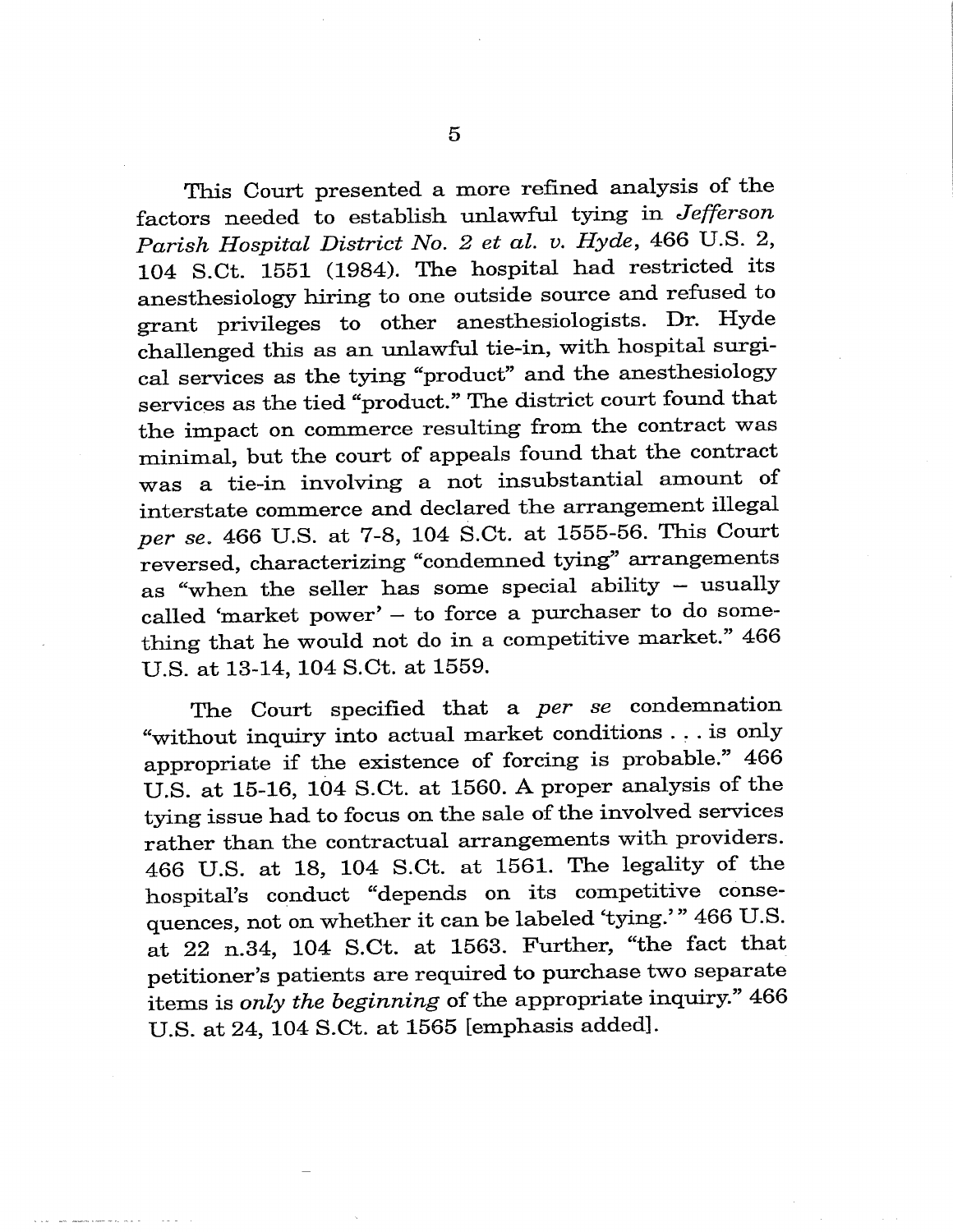Thus, not all tying arrangements are unlawful. Rather, they are condemned only where they restrain competition on the merits by forcing purchases that would not otherwise be made. 466 U.S. at  $27$ ,  $104$  S.Ct. at  $1566$ . Surgical patients required anesthesiology services in addition to surgical services, and the Jefferson Parish record contained no evidence that the hospital forced anesthesiology services on unwilling patients.

The Jefferson Parish Court thus explained that all the record showed was that the choice of anesthesiologists had been limited. But,

without a showing of actual adverse effect on competition, respondent cannot make out a case under the antitrust laws, and no such showing has been made.

466 U.S. at 30, 104 S.Ct. at 1568. The relevant inquiry was whether the contract at issue . . .

foreclosed so much of the market from penetration by Roux's competitors as to unreasonably restrain competition in the affected market, the market for anesthesiological services.

Id. The record, however, was scant as to the market for anesthesiology services.

IPLAC sees important parallels between the reasoning of the Jefferson Parish majority opinion and the case at bar. First, the question is not whether a tying agreement exists but rather whether a relevant market for in has been impacted adversely by ITW's license agreements for print head technology. Just as the hospital in Jefferson Parish did not force surgical patients to purchase services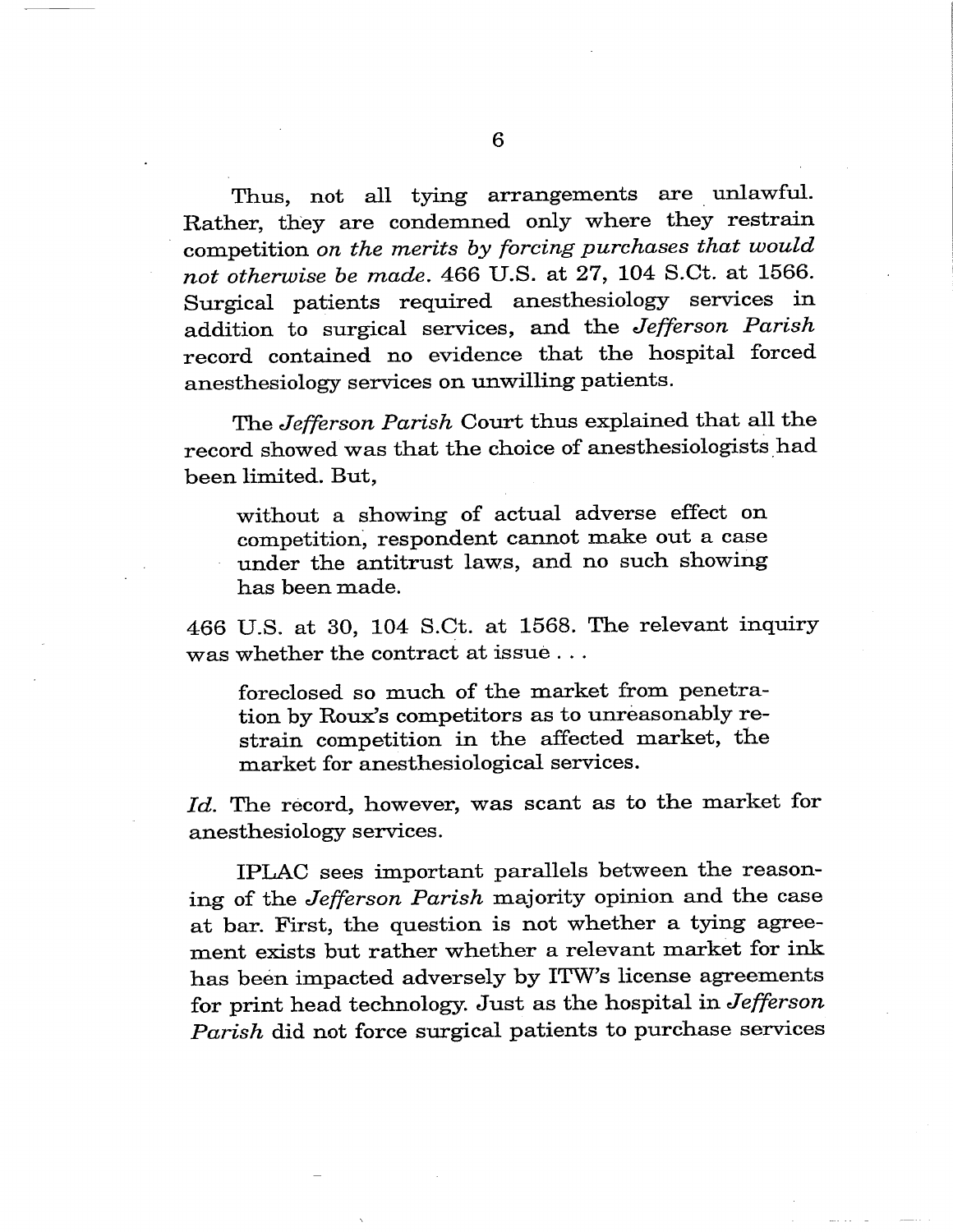(anesthesiology) they did not want, ITW cannot be presumed to have forced users of ink print heads to have purchased goods (ink) they did not want. Ink purchases would have been made regardless of the terms of the ITW license agreements, as all users of the ITW print head would require ink for the print head to deliver. Thus, ITW did not coerce the sale of an unwanted product (ink) on print head users.

Second, just as the Jefferson Parish record showed that the choice of provider of the tied services was restricted, the choice is likewise restricted here.

Third, just as the record in Jefferson Parish failed to show the effect of the tying arrangement on competition in a relevant market for the tied services, the record here fails to show the effect of the license agreements on competition in a market for the tied product. Considering just these facts, the outcome should be the same.

Moreover, Justice O'Connor's concurring opinion, joined by the Chief Justice, Justice Powell, and Justice Rehnquist, remarked that the Court had never been willing to declare all tying arrangements illegal, without proof of market power or anticompetitive effect; further, the per se doctrine in tying cases always called for an elaborate inquiry into the economic effects of the tying arrangement.  $466$  U.S. at  $34$ ,  $104$  S.Ct. at  $1570$  (concurring opinion). Market power might be acquired via a patent or via unlawful monopolization.3 Tying may be economically

 $3$  In dicta, the majority opinion of the Court said that if "the Government has granted the seller a patent or similar monopoly over a product, it is fair to presume that the inability to buy the product elsewhere gives the seller market power." 466 U.S. at 16, 104 S.Ct. at 1560.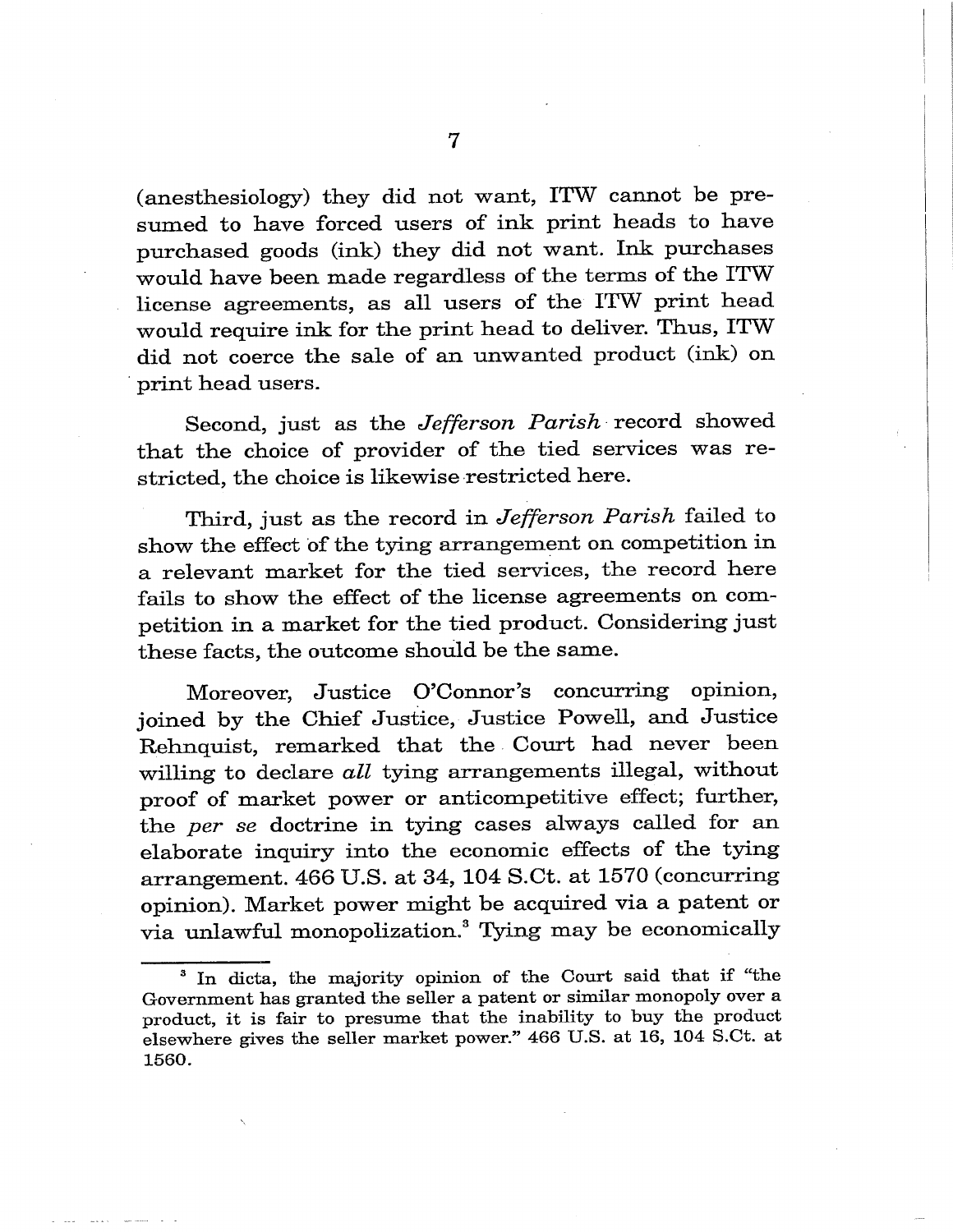harmful when power in the tying product is used to create additional market power in the market for the tied product.

Justice O'Connor set forth three threshold criteria: (1) market power in the tying product,  $(2)$  a substantial threat of market power in the tied product, and (3) a coherent economic basis for treating the products as distinct. 466 U.S. at 37-41, 104 S.Ct. at 1571-73. Even when these are met, the tie-in may be acceptable, for it may yield economic benefits as well as harms. All this must be balanced in a rule of reason analysis. "It may, for example, be entirely innocuous that the seller exploits its control over the tying product to force' the buyer to purchase the tied product. 466 U.S. at 41, 104 S.Ct. at 1574 (concurring opinion).

The reasoning of the concurring opinion is a further basis why the presumption should not apply. There has been no analysis of the effects of the tie-in in the market for the tied product. Accordingly, the decision of the court of appeals reversing the district court as to the Sherman Act Section 1 claim should be reversed.

## II. THE ISSUANCE OF A PATENT SHOULD NOT RAISE A PRESUMPTION OF MARKET POWER IN THE TYING PRODUCT

What distinguishes the case at bar from Jefferson Parish is that the tying product is a patented product, unlike in Jefferson Parish. Hence the issue is whether the fact that some patent applies to the tying product is enough, by itself, to justify a presumption of market power and relieve the complainant of having to prove the requisite economic elements.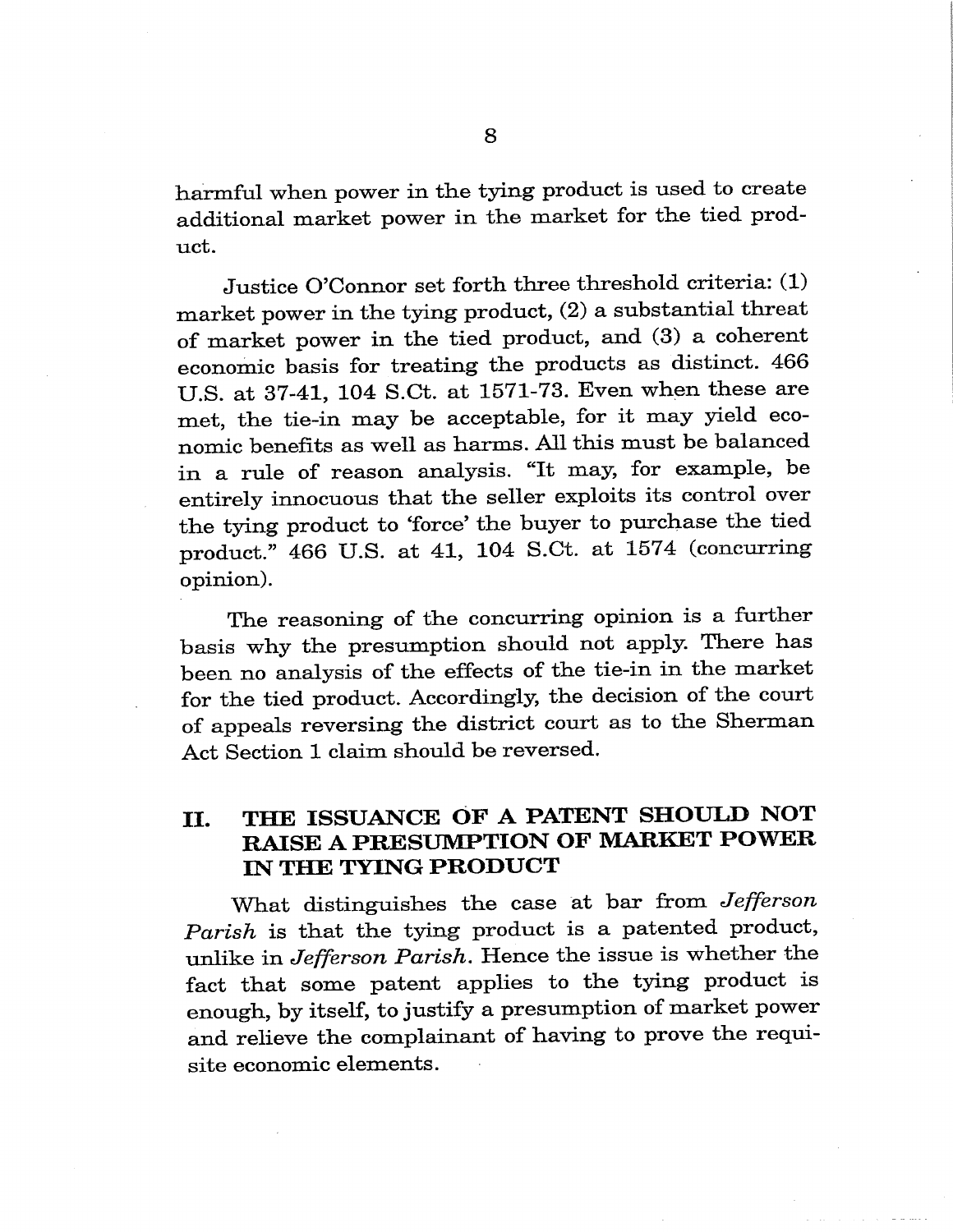IPLAC considers it illogical to presume the existence of sufficient market power simply because some aspect of a product in that market is protected by a patent.

### A. The Patent May Be Directed to a Narrow Improvement

An article of manufacture, machine, or composition of matter may embody hundreds or conceivably thousands of patented inventions. In any complex machine or commercial article, it is generally not the case that one patent or even a handful of patents confers market power on the patentee. This Court has recognized as "common knowledge that a patent does not always confer a monopoly over a particular commodity. Often the patent is limited to a unique form or improvement of the product and the economic power resulting from the patent privileges is slight." Northern Pacific Rwy., 356 U.S. at 10, n.8, 78 S.Ct. at 520. Whether a patent confers market power in a relevant field of commerce is a question that is not answered by the mere existence of a patent. Examination of the patent and the market is required.

### B. The Technology May Have Cross-Licensed Patents, Diminishing the Importance of Any Single Patent

Further, in most areas of developed technology, many competitors hold patents. It is common for competin parties to cross-license their patents. This further militates against a presumption that merely having one or more patents covering some aspect of a product always conveys market power. In the automotive field, for exam ple, there are several competitors, each having a great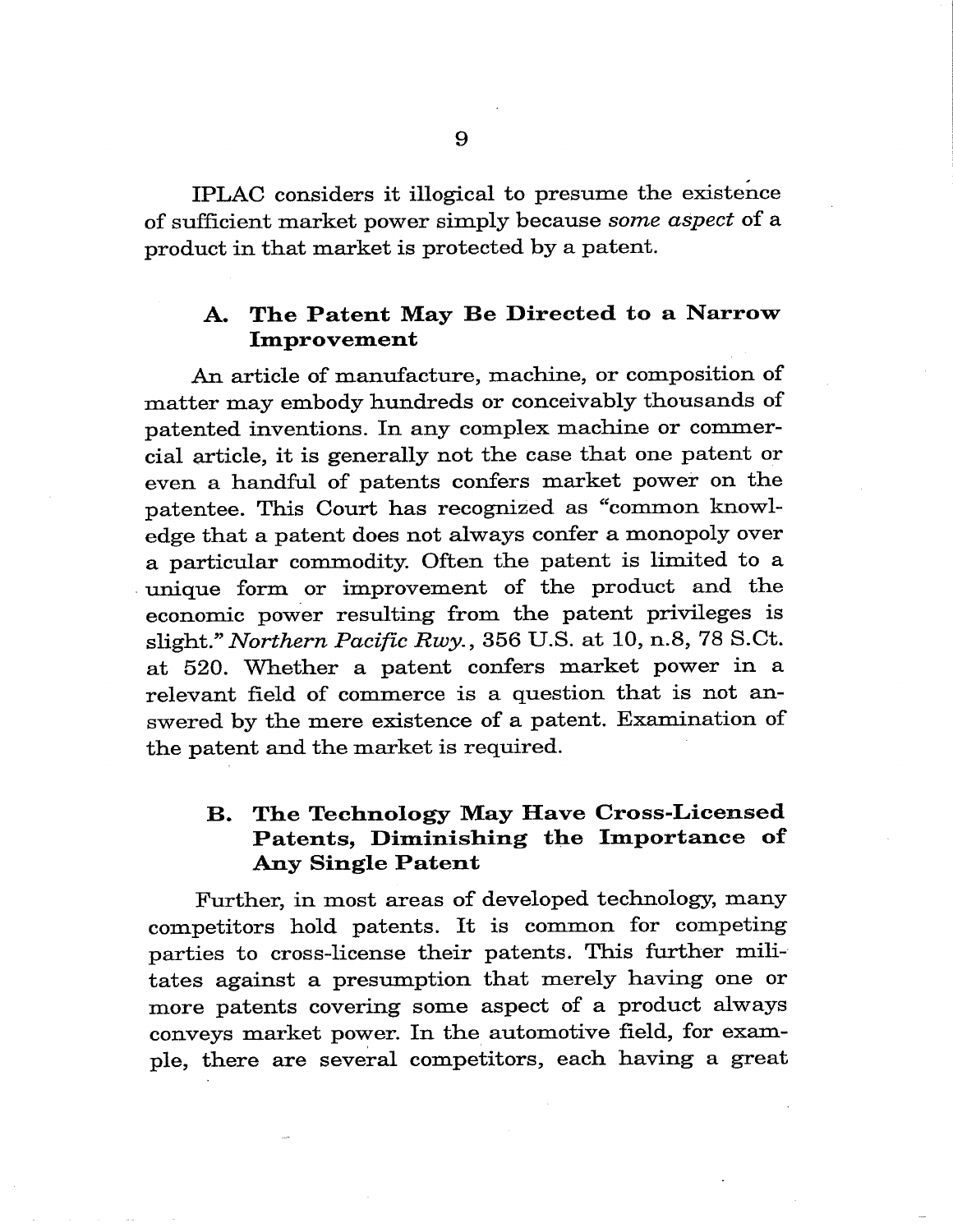number of extant patents which cover hundreds or thousands of aspects of the automobile. One patent or one portfolio of patents by one competitor should not establish without further examination that the patent owner has market power in a defined market.

#### C. The Patent May Be Superannuated

Just as patents have varying scope defined by their respective claims, the market power of a patent can also be related to the relationship of the patent to technology extant in the marketplace. Consider, for example, the technology for a 3.5-inch floppy diskette for portable data storage for computers. While patents generally endure 20 years from the earliest filing date, this product today has essentially been superseded by other memory technologies. Many laptop computers are sold without a floppy diskette reader. Instead, such computers now favor readable or writable optical disks, and they almost uniformly permit the use of portable semiconductor memory connectable via a USB port on the computer. Hence, the existence of unexpired patents today covering floppy diskettes does not, standing alone, indicate that the patent owner has market power in the removable data storage device field. It is not reasonable to presume that the existence of any patent creates market power.

Hence, there are many occasions when a patent does not imply market power. Inferring market power is illogical.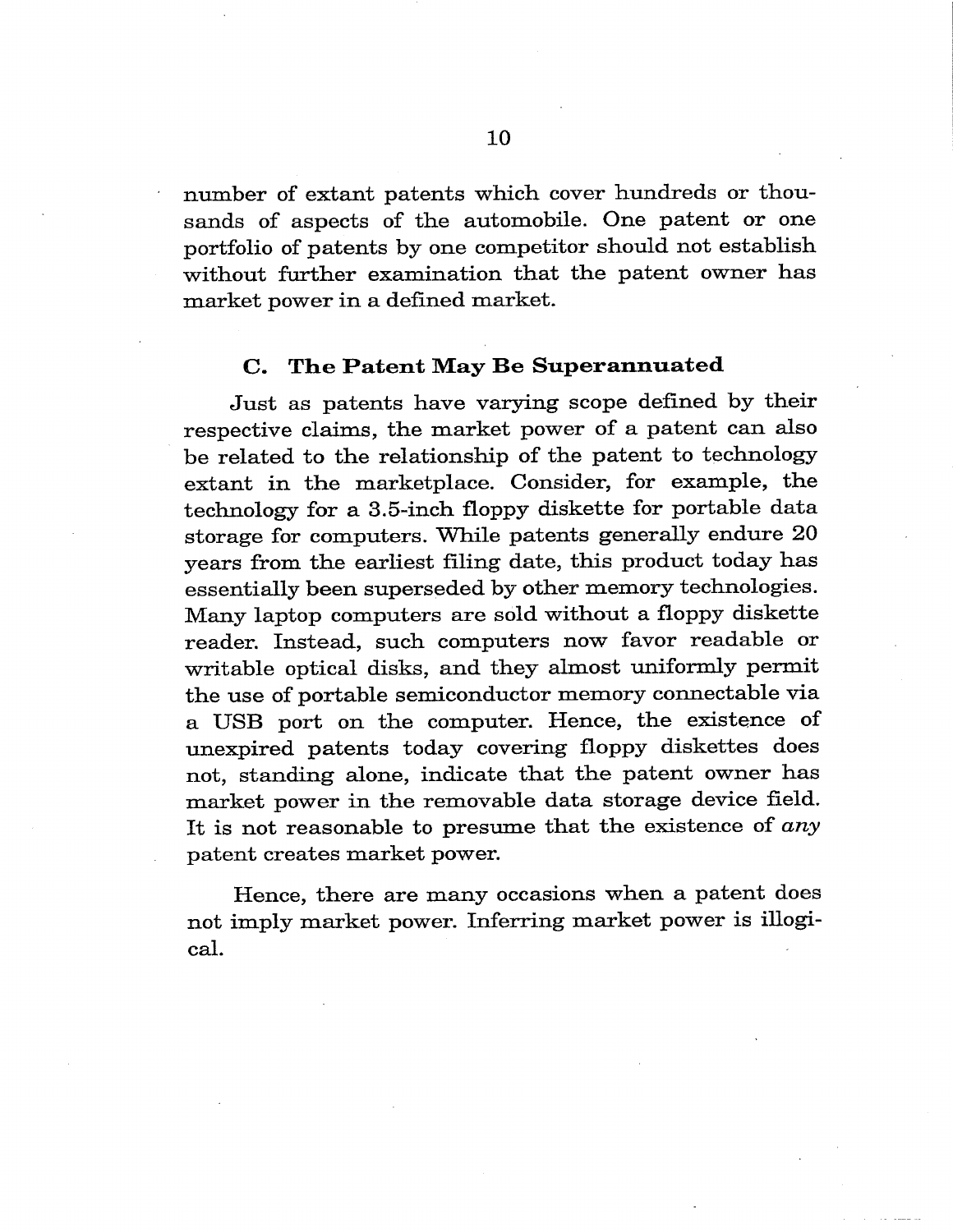### III. RAISING A PRESUMPTION WHEN A TYING PRODUCT IS PATENTED DISCOURAGES PAT-ENTING

IPLAC supports the patent system, which serves absolutely vital interests in the economy. IPLAC suggests that relieving an antitrust complainant of having to muster evidence of an antitrust violation, merely because the tying product happens to be covered in some way by one or more patents, penalizes all patent owners. Essen tially, the presumption of market power means that patent owners which use their patents commercially are disadvantaged. If a patentee requires the purchase of an unpatented product in order to obtain the patented one, and a complainant proves that a not insubstantial amount of business is involved, the patentee is in a completely defensive posture. Now it must devote very substantial resources to defend a complex antitrust case. The patent owner must develop expert testimony on arcane topics.

Meanwhile, the patent owner's non-patenting competitor does not face the perils of the presumption. The non-patenting competitor can use tying arrangements, secure in the knowledge that if anyone in the marketplace complains about his tying, that complainant will not benefit from a presumption of market power. That is, any antitrust complainant injured by the non-patentee's tying would have to establish all elements of tying with evidence showing liability under a rule of reason test. This clearly is uneven treatment.

Hence, the antitrust presumption against patent owners who commercialize their inventions is effectively a penalty or disincentive to innovate or patent an innovation.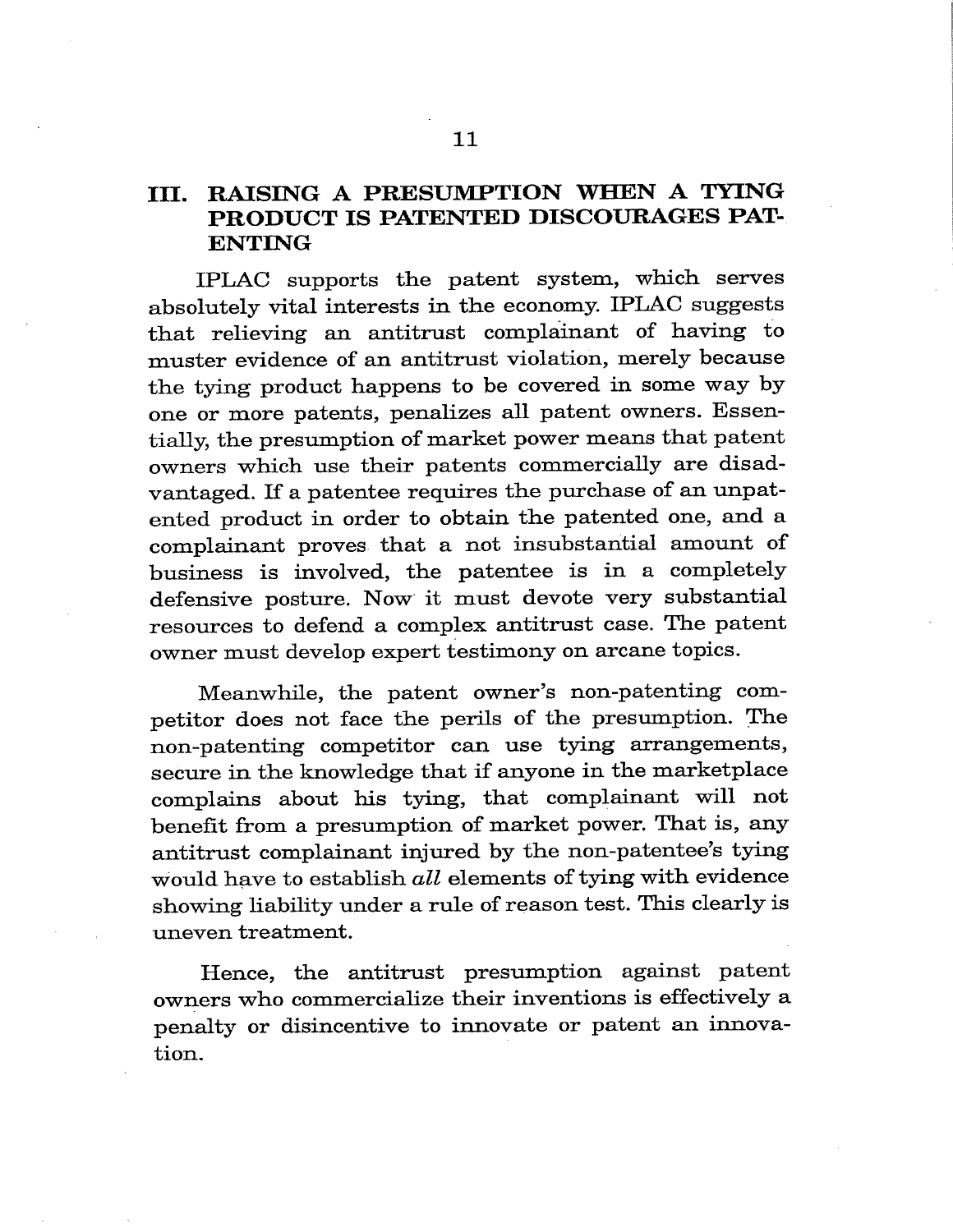### IV. THE BENEFITS OF THE PRESUMPTION DO NOT OUTWEIGH ITS HARM

This Court should consider whether the harms caused by the presumption are outweighed by the benefits, if any, of the presumption. While some competitors may eschew patenting and others will avoid tying to patented goods or services, still others will both patent and tie the sale of non-patented goods to patented ones, notwithstanding the presumption. The presumption increases the exposure of patentees to antitrust litigation, as competitors will take advantage of the presumption (as Independent Ink seeks to do here). Not only do patentees who tie face a heightened likelihood of litigation, but also their expenses of litigation (due to the difficulty of rebutting the presumption) and their risk of an unfavorable outcome are heightened. In light of the rationale of this Court's Jefferson Parish decision calling for an incisive analysis of the effects on the proper market, it is highly dubious in IPLAC's view that the mere ownership of a patent covering some aspect of the tying goods or services justifies these shifts in cost and risk. Thus, IPLAC submits that the benefits of the presumption are essentially speculative in this context.

The analysis would be incomplete, however, without also considering the potential harm in eliminating the presumption. Query whether the presumption is truly needed to dissuade patentees from tying the sale of nonpatented goods or services to patented ones. Is the presumption necessary to dissuade an automobile manufacturer owning patents on automobiles from contractually requiring the use of genuine, new replacement parts from itself and no other source during repair or reconstruction, or to dissuade a printer manufacturer owning patents on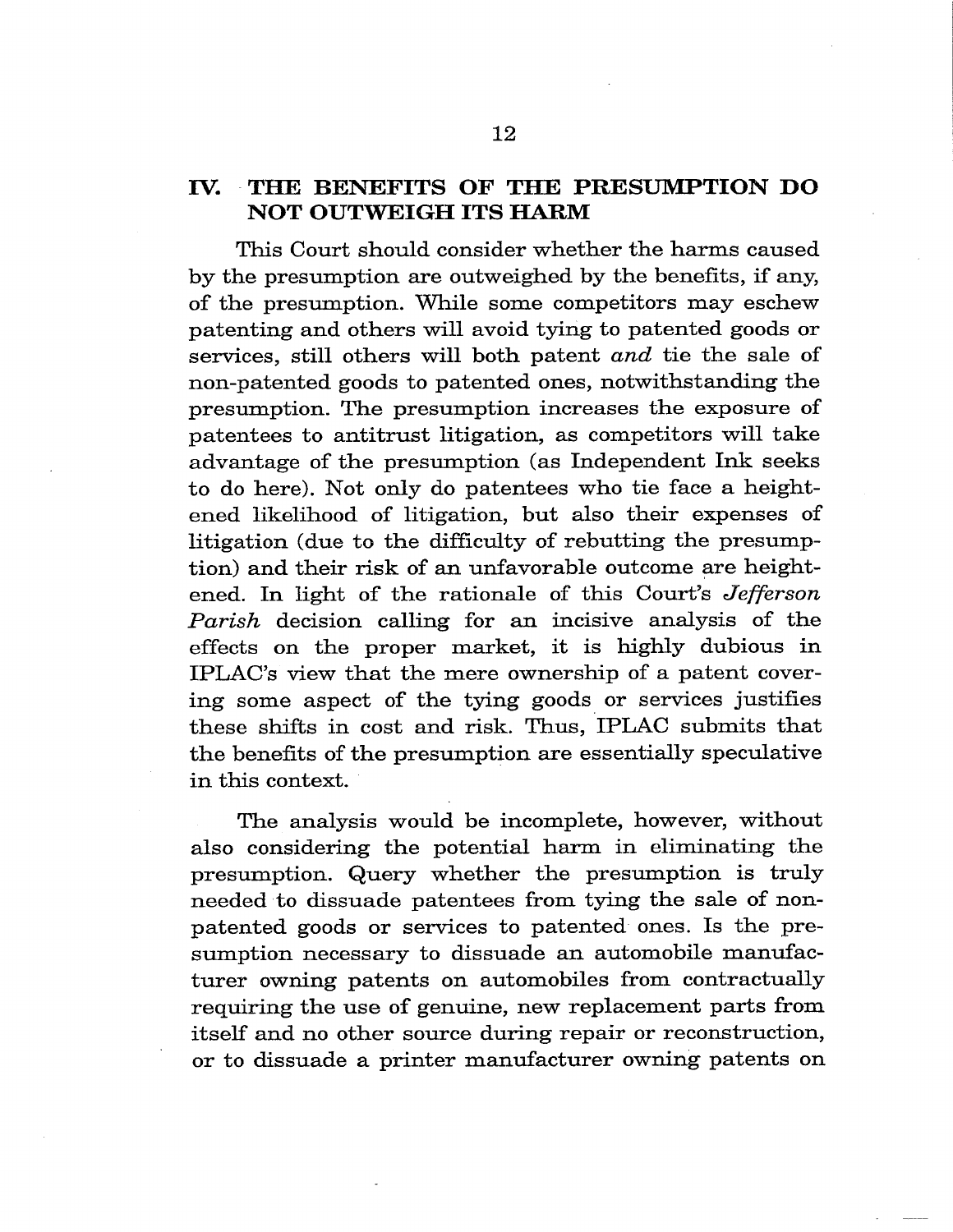printers from contractually banning the refilling of empty ink or toner cartridges, or to dissuade a manufacturer of medical equipment owning patents on the equipment from specifying the source of consumables used with the equipment? Can this Court conclude that it is probable that without the presumption, tying agreements will become rampant and that competition will be harmed with no counter-balancing social benefit?

IPLAC submits that such a conclusion is speculative. IPLAC believes that the market will address most of these concerns. IPLAC believes that the illustrative tie-ins will not be embraced by the marketplace, and consumers will purchase automobiles, printers, or medical equipment from other sources who do not impose such requirements.

Moreover, if competition is indeed harmed by such tying activity, aggrieved parties would still have recourse under the Sherman Act even without the presumption. Their burden would be just the same as others. The existence of the patent would be one factor to consider, along with all other relevant factors. If the economic effect of tying be sufficient, they can obtain relief under the antitrust laws. IPLAC sees no reason why the existence of a patent should justify special relief for competitors via the presumption.